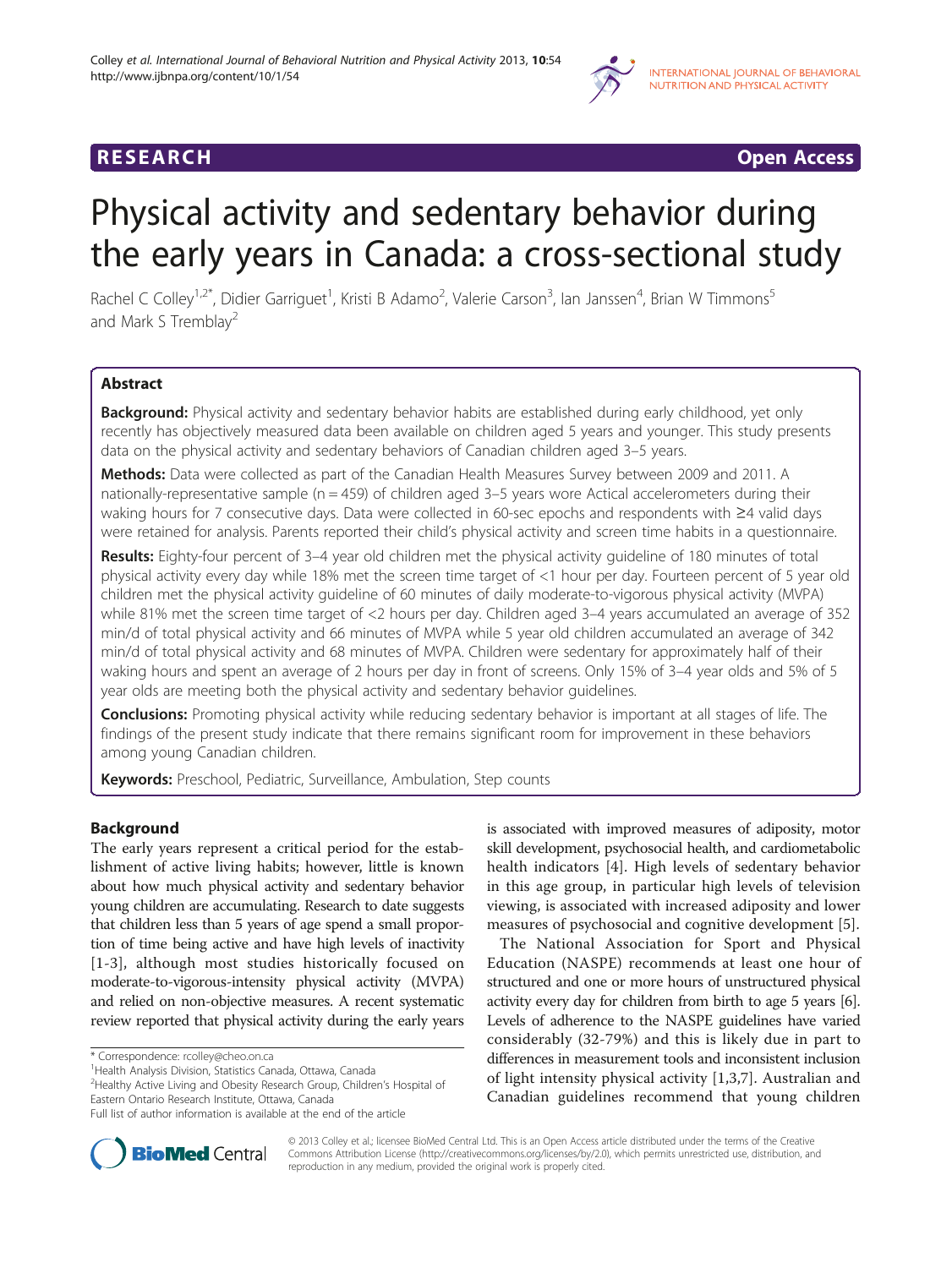(aged 1–4 years) participate in physical activity of any intensity (i.e., light, moderate or vigorous) for at least 3 hours a day [\[8,9\]](#page-7-0). The Canadian guidelines also recommend progression toward at least 60 minutes of energetic play (i.e., MVPA) by 5 years of age to align with the guidelines for children ages 5 to 17 years which recommend 60 minutes of MVPA per day [[9](#page-7-0)]. Compliance with the recommendation of at least 180 min of physical activity at any intensity also varies considerably between countries, ranging from 5% in a sample of children from Melbourne, Australia [\[1](#page-7-0)] to 73% in a sample of children from Hamilton, Canada [[10](#page-7-0)].

The American Academy of Pediatrics (AAP) recommends no more than 2 hours per day of television time for children aged 2 years and older [[11](#page-7-0)] and the Australian Government's Department of Health and Ageing stipulates no more than one hour of screen-based entertainment per day for 3 to 5 year old children [[8](#page-7-0)]. In a sample of 3 to 5 year old children from Melbourne, Australia, 22% met the Australian recommendation (<1 hr/d) and 59% met the AAP recommendation (<2 hr/d) [[1](#page-7-0)]. New Canadian sedentary behavior guidelines were released in 2012 [\[12\]](#page-7-0). Key aspects of the Canadian sedentary behavior guidelines are that i) children under age 2 do not engage in screen time, a recommendation consistent with the American Association of Pediatrics [[11](#page-7-0)], and ii) screen time be limited to less than 1 h per day in 3 to 4 year old children [[12](#page-7-0)], and less than 2 h per day in 5 year old children [[13](#page-7-0)]. Data from a sample of children from Kingston, Canada indicated that less than half (46%) of children aged 2–4 years met the Canadian screen time recommendation of  $\langle 1 \text{ hr/d } [14]$  $\langle 1 \text{ hr/d } [14]$ . It is presently unknown whether this finding is representative of children in this age group across Canada.

The measurement of physical activity and sedentary behavior in children during the early years is needed not only to estimate the proportion of the population meeting recommendations pertaining to physical activity and sedentary behavior guidelines, but to establish the relationships between these movement constructs with health outcomes, and to enable researchers to evaluate the effectiveness of interventions. Physical activity and sedentary behavior in young children can be measured using indirect (e.g., parent-report, direct observation) and direct (e.g., pedometers and accelerometers) methods. Accelerometers provide objective information on the frequency, intensity and duration of movement. Parentreported information provides important contextual information on the specific behaviors young children are engaging in while being active or sedentary [[15\]](#page-7-0).

It is presently unknown what proportion of a nationally representative sample of Canadian children aged 3 to 5 years is meeting these new physical activity and sedentary behavior guidelines. The  $2<sup>nd</sup>$  cycle of the Canadian Health Measures Survey (CHMS) collected accelerometry and parent-reported data on physical activity and sedentary behavior on a sample of children aged 3–5 years. The purpose of this paper is to report, for the first time ever on a nationally-representative sample, the physical activity and sedentary behaviors of Canadian children aged 3–5 years.

## Methods

The CHMS collected data from a nationally representative sample of the population aged 3 to 79 years living in private households at the time of the survey [[16](#page-7-0)]. Residents of Indian Reserves, institutions and certain remote regions, and full-time members of the Canadian Armed Forces were excluded. Approximately 96% of Canadians were represented. The survey involved an interview in the respondent's home and a visit to a mobile examination center for a series of physical measurements. Data were collected at 18 sites across Canada from August 2009 to November 2011. Ethics approval to conduct the CHMS was obtained from Health Canada's Research Ethics Board [[17\]](#page-7-0). For younger children, a parent or legal guardian provided written consent and written assent was also obtained from the child. Participation was voluntary; respondents could opt out of any part of the survey at any time.

Upon completion of the mobile examination center visit, ambulatory respondents were asked to wear an Actical accelerometer (Phillips – Respironics, Oregon, USA) over their right hip on an elasticized belt during their waking hours for 7 consecutive days. The Actical (dimensions:  $2.8 \times 2.7 \times 1.0$  centimetres; weight: 17 grams) measures and records time-stamped acceleration in all directions, providing an indication of movement intensity, duration and frequency. The digitized values are summed over a user-specified interval of 60-sec, resulting in a count value per minute (cpm). Accelerometer signals are also recorded as steps per minute. The Actical has been validated to measure physical activity and sedentary behavior in preschool aged children [[18,19\]](#page-7-0).

The monitors were initialized to start collecting data at midnight following the mobile examination center appointment. Respondents were blind to all data while they wore the device. The monitors were returned to Statistics Canada in a prepaid envelope, where the data were downloaded and the monitor was checked to determine if it was still within the manufacturer's calibration specifications [[20](#page-7-0)]. Standard data reduction procedures were followed that are consistent with cycle 1 of the CHMS [\[20,21\]](#page-7-0). A valid day for this age group was defined as 5 or more hours of monitor wear time [\[22\]](#page-7-0) and respondents with 4 or more valid days were retained for analyses [[20,21,23\]](#page-7-0). Wear time was determined by subtracting non-wear time from 24 hours. Non-wear time was defined as at least 60 minutes of consecutive minutes of zero counts, with allowance for 1 to 2 minutes of counts between 0 and 100 [\[22,23\]](#page-7-0).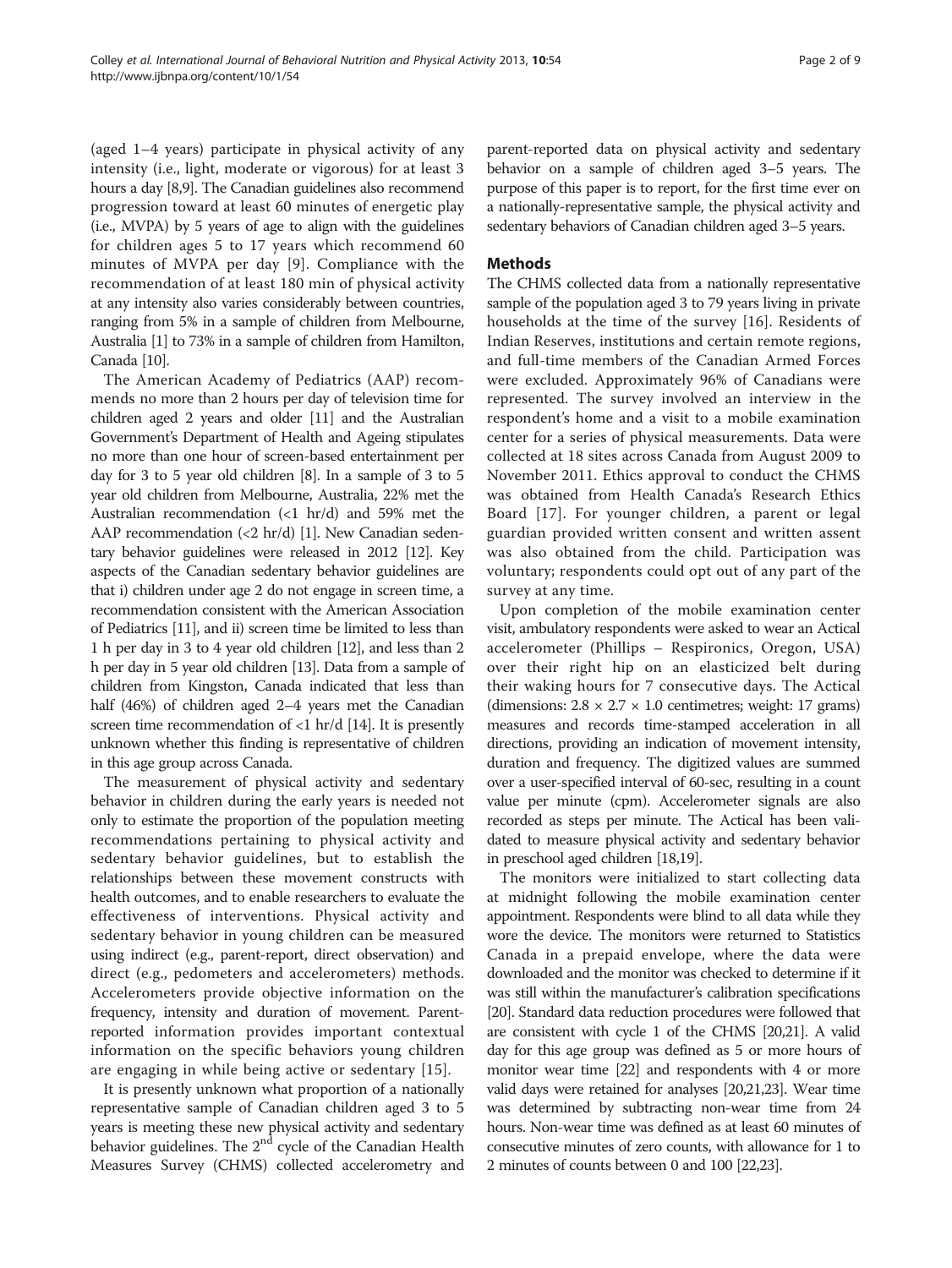For this study, time spent at various levels of movement intensity (sedentary, light, moderate, vigorous) was based on cut-points corresponding to each intensity level. The cut-point used for MVPA was 1,150 cpm [\[18](#page-7-0)]. A cut-point of 100 cpm was used to delineate sedentary behavior from light physical activity [\[24](#page-7-0)]. Children aged 3–4 years were classified as meeting the guideline if they achieved 180 min of physical activity at any intensity every day (i.e., 180 minutes  $\geq 100$  counts per minute) on all valid days (e.g. "daily"). To determine the probability that 5 year old children accumulated at least 60 minutes of MVPA at least 6 days a week, the analytical approach was harmonized with that used previously in 6–19 year old children in the CHMS [\[21](#page-7-0)]; an approach that was based on the technique used in the United States to analyze the 2003 to 2004 National Health and Nutritional Examination Survey (NHANES) accelerometry data [\[23](#page-7-0)]. To maximize the sample size, a Bayesian approach was used to incorporate the information from children with 4 or more valid days. An individual's probability of being active at least 6 days out of 7 days was estimated using a Beta distribution for the observed combination of active and wear days. The estimated population prevalence is the weighted average of these individual probabilities [[25](#page-8-0)]. Progression towards meeting the physical activity guidelines of 60 daily minutes of MVPA on valid days in 3–4 year olds was assessed using the same Bayesian approach to examine the proportion of 3–4 year olds who accumulated 180 minutes of physical activity at any intensity where 10, 20, 30, 45 and 60 minutes of that time was at least MVPA. Average daily step counts were calculated and the proportions of children accumulating an average of 6,000 steps per day and 6,000 steps on every valid day [[10](#page-7-0)] were both assessed.

As part of the CHMS household questionnaire, parents were asked a series of questions about their child's level of physical activity and engagement in sedentary behaviors:

- Over the past 7 days, on how many days was he/she physically active for a total of at least 60 minutes per day? (none, 1 day, 2–3 days, 4 days or more)
- Over a typical or usual week, on how many days is he/ she physically active for a total of at least 60 minutes per day? (none, 1 day, 2–3 days, 4 days or more)
- About how many hours a week does he/she usually take part in physical activity (that makes him/her out of breath or warmer than usual) outside of school while participating in lessons or league or team sports? (never, <2 hrs/wk, 2–3 hrs/wk, 4–6  $hrs/wk$ , 7+  $hrs/wk$ )
- About how many hours a week does he/she usually take part in physical activity (that makes him/her out of breath or warmer than usual) outside of school while participating in unorganized activities,

either on his/her own or with friends? (never, <2 hrs/wk, 2–3 hrs/wk, 4–6 hrs/wk, 7+ hrs/wk)

- On average, about how many hours a day does he/she watch TV or videos or play video games? (doesn't watch TV or videos or play video games, <1 hr/d, 1–2 hrs/d, 3–4 hrs/d, 5–6 hrs/d, 7+ hrs/d)
- On average, about how many hours a day does he/ she spend on a computer (working, playing games, e-mailing, chatting, surfing the internet, etc.)? (doesn't use a computer, <1 hr/d, 1–2 hrs/d, 3–4 hrs/d, 5–6 hrs/d, 7+ hrs/d)

Time spent watching TV, videos or playing video games and time spent on a computer was derived using the mid-points of the previous category (i.e. 0, 0.5, 1.5, 2.5, 5.5 and 7 hours for the respective categories). The amount of time was summed for the two questions to obtain screen time and children aged 3 to 4 with  $\leq 1$  h/d of screen time or children aged 5 with ≤2 h/d of screen time were deemed as following the screen time recommendations within the sedentary behavior guidelines. For example, if a parent reported <1hr/d for both the question about TV/videos and the question about computer time, that child was assigned the midpoint value of 0.5 hr/d for each to give a total equal to 1 hr/d of screen time, which is slightly different to  $<$ 1 hr/d. This way of deriving screen time means that we assessed whether a child is accumulating ≤1 hr of screen time per day rather than the actual guideline which is  $<$ 1 hr/d.

The response rate for selected household was 75.9%, meaning that in 75.9% of these households, a resident provided the sex and date of birth of all household members. One or two members of each responding household were chosen to participate in the CHMS; 92.6% of the parents of selected 3–5 year olds completed the household questionnaire, and 79.4% of this group participated in the mobile examination center component. Five children did not accept the activity monitor and 48 never returned the monitor. Of the children who participated in the mobile examination center component, 76.9% wore the accelerometer for at least 4 valid days. After adjusting for the sampling strategy, the final response rate for having a minimum of 4 valid days was 42.7% (75.9  $\times$  92.6  $\times$  79.4  $\times$  76.9). This article is based on 459 examination center respondents aged 3–5 years who provided a minimum of 4 days of valid accelerometer data.

All analyses were completed using SAS version 9.2 and were based on weighted data for respondents with at least 4 valid days of data. To account for survey design effects of the CHMS, standard errors, coefficients of variation, and 95% confidence intervals were estimated using the bootstrap technique [\[26](#page-8-0)-[28\]](#page-8-0).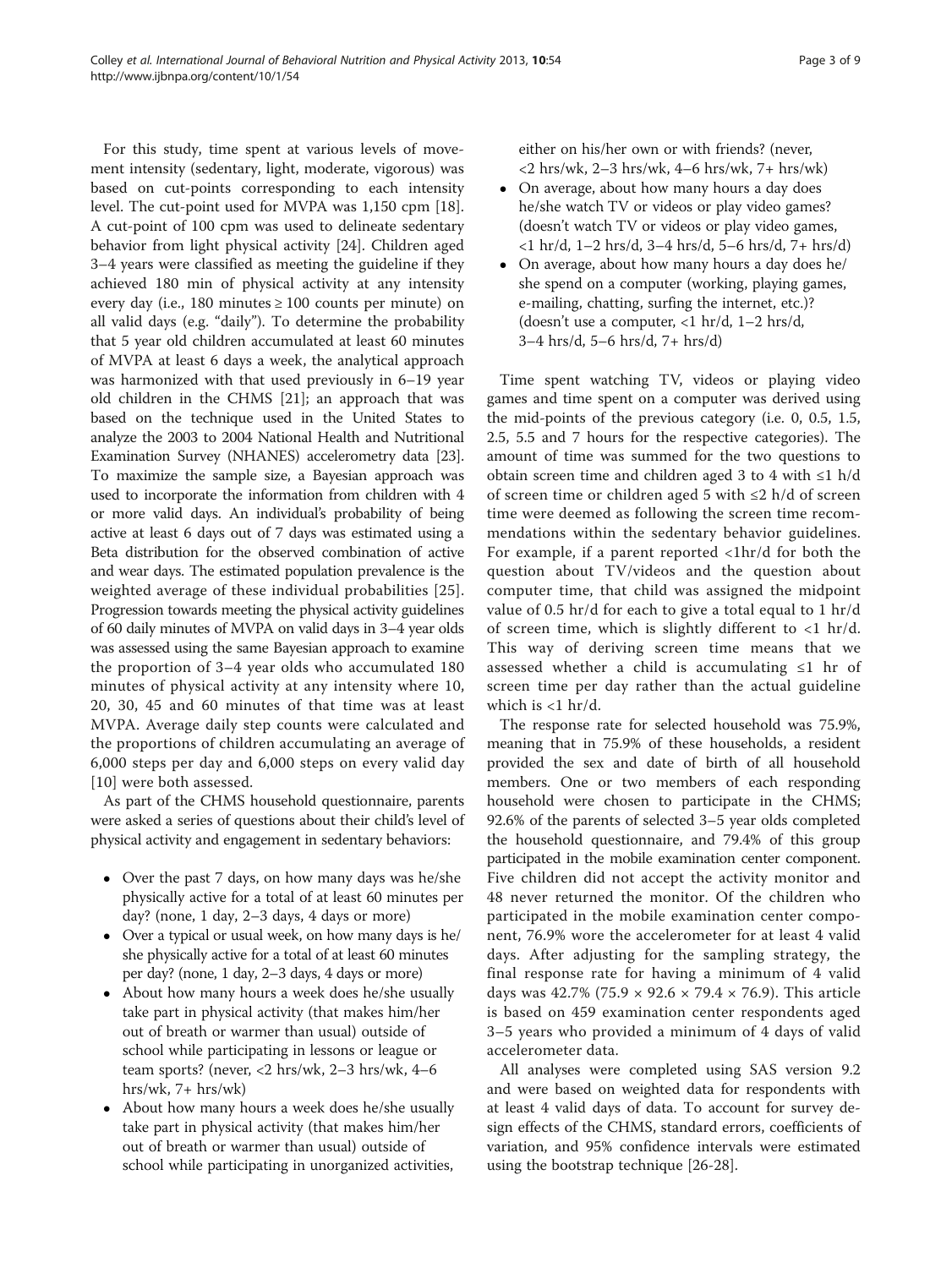#### <span id="page-3-0"></span>Results

Characteristics of the 459 children included in the analysis are in Table 1. The average age of the sample was 4 years and the sex split was almost equal (50.5% were boys). The majority (83%) of the sample was considered healthy weight according to the International Obesity Task Force classification cut-offs [\[29\]](#page-8-0).

## Meeting the physical activity guidelines based on accelerometer data

Eighty-four percent of 3 and 4 year olds met the current physical activity guideline, defined as being active at any intensity for at least 180 minutes every day (Table 2). Ninety-eight percent were active on all valid days except one. Progression towards accumulating 60 minutes of daily MVPA as part of the 180 minutes of total physical activity (3–4 year olds) is presented in Figure [1.](#page-4-0) More than half of 3 and 4 year olds accumulated at least 20 minutes of MVPA within their 180 minutes per day of total physical activity while 11% accumulated at least 60 minutes of MVPA within their 180 minutes of total physical activity (Figure [1\)](#page-4-0). Fourteen percent of 5 year olds accumulated at least 60 minutes of MVPA on at least 6 days per week (the operational definition of meeting the guideline of 60 minutes of MVPA every day).

## Meeting the screen time recommendation within the sedentary behavior guidelines

Eighteen percent of children aged 3 and 4 years met the screen time recommendation within the sedentary behavior guidelines, which states that children of this age should accumulate less than 1 hour per day of screen time [[12](#page-7-0)] (Table 2). Eighty-one percent of 5 year-old children met the screen time recommendations, which states that children of this age should accumulate less than 2 hours per day of

Table 1 Selected characteristics of weighted sample, by sex, household population aged 3–5 years, Canada, August 2009 to November 2011

| <b>Characteristics</b>   | All               |      | <b>Boys</b>   |      | Girls           |      |  |  |
|--------------------------|-------------------|------|---------------|------|-----------------|------|--|--|
|                          | Estimate          | S.E. | Estimate S.E. |      | <b>Estimate</b> | S.E. |  |  |
| Total sample<br>(number) | 459               |      | 232           |      | 227             |      |  |  |
| Age (years)              | 4.0               | 0.04 | 4.0           | 0.09 | 4.0             | 0.07 |  |  |
| Height (cm)              | 106.4             | 0.43 | 107.0         | 0.64 | 105.7           | 0.91 |  |  |
| Weight (kg)              | 18.6              | 0.19 | 19.0          | 0.33 | 18.1            | 0.39 |  |  |
| BMI ( $kg/m2$ )          | 16.3              | 0.10 | 16.5          | 0.14 | 16.0            | 0.14 |  |  |
| <b>BMI</b> category      |                   |      |               |      |                 |      |  |  |
| Healthy weight(%)        | 83.0              | 2.8  | 84.7          | 3.3  | 81.3            | 3.9  |  |  |
| Overweight/obese(%)      | 16.4 <sup>E</sup> | 2.9  | $14.3^{E}$    | 3.4  | $18.7^{E}$      | 3.9  |  |  |

E Interpret with caution.

International Obesity Task Force thresholds used to define Overweight/Obese.

| Table 2 Adherence to physical activity and sedentary   |
|--------------------------------------------------------|
| behaviour guidelines, household population aged 3 to 5 |
| years, Canada, August 2009 to November 2011            |

|                        |                                                                                |               | 95% CI |      |  |  |
|------------------------|--------------------------------------------------------------------------------|---------------|--------|------|--|--|
| Age                    | <b>Target</b>                                                                  | $\frac{0}{0}$ | From   | To   |  |  |
| Physical activity      |                                                                                |               |        |      |  |  |
|                        | 180 minutes of total physical activity,<br>all valid days                      | 83.8          | 77.7   | 90.0 |  |  |
| 3 to 4 years           | $\geq$ 6,000 steps per day (average)                                           | 91.8          | 86.1   | 97.5 |  |  |
|                        | $\geq$ 6,000 steps per day (all valid days)                                    | 44.7          | 33.7   | 55.6 |  |  |
|                        | At least 60 minutes of MVPA on<br>at least 6 days                              | 13.7          | 9.4    | 18.0 |  |  |
| 5 years                | $\geq$ 6,000 steps per day (average)                                           | 87.1          | 76.7   | 97.4 |  |  |
|                        | $\geq$ 6,000 steps per day (all valid days)                                    | 44.8          | 32.2   | 57.5 |  |  |
| Sedentary<br>behaviour |                                                                                |               |        |      |  |  |
| 3 to 4 years           | $\leq$ 1 hr of parent-reported average<br>daily screen time                    | 17.9          | 11.9   | 23.8 |  |  |
| 5 years                | $\leq$ 2 hr of parent-reported average<br>daily screen time                    | 80.7          | 71.2   | 90.2 |  |  |
| Both guidelines        |                                                                                |               |        |      |  |  |
| 3 to 4 years           | $\geq$ 180 minutes of total physical<br>activity and $\leq$ 1 hr/d screen time | 15.3          | 10.3   | 20.4 |  |  |
| 5 years                | ≥60 minutes of MVPA and ≤2<br>hr/d screen time                                 | 5.3           | 2.2    | 8.3  |  |  |

screen time (Table 2). Fifteen percent of 3–4 year olds and 5% of 5 year olds met both the physical activity and the sedentary behavior guidelines.

## Average daily physical activity and sedentary behavior based on accelerometer data

On average, 3 and 4 year-old children accumulated 352 daily minutes of total physical activity and spent 50%  $({\sim}5.8 \text{ hrs} \cdot d^{-1})$  of their waking time per day engaged in sedentary behavior, 41% ( $\sim$ 4.8 hrs⋅d<sup>-1</sup>)</sup> engaged in light intensity physical activity and 9% (~66 min∙d-1) of their day engaged in MVPA (Table [3\)](#page-4-0). On average, 5 year old children accumulated 343 daily minutes of total physical activity and spent 53% (~6.4 hrs∙d<sup>-1</sup>) of their waking time per day engaged in sedentary behavior, 38% ( $\sim$ 4.6 hrs∙d<sup>-1</sup>) engaged in light intensity physical activity and 9%  $({\sim}68 \text{ min} \cdot d^{-1})$  of their day engaged in MVPA (Table [3](#page-4-0)). The average accelerometer wear time for all children in the sample was approximately 12 hours per day.

#### Daily step counts

Children aged 3 and 4 years accumulated an average of 9,764 step counts per day while 5 year old children accumulated an average of 10,202 step counts per day (Table [3](#page-4-0)). The proportion of children meeting the 6,000 steps per day target is presented in Table 2.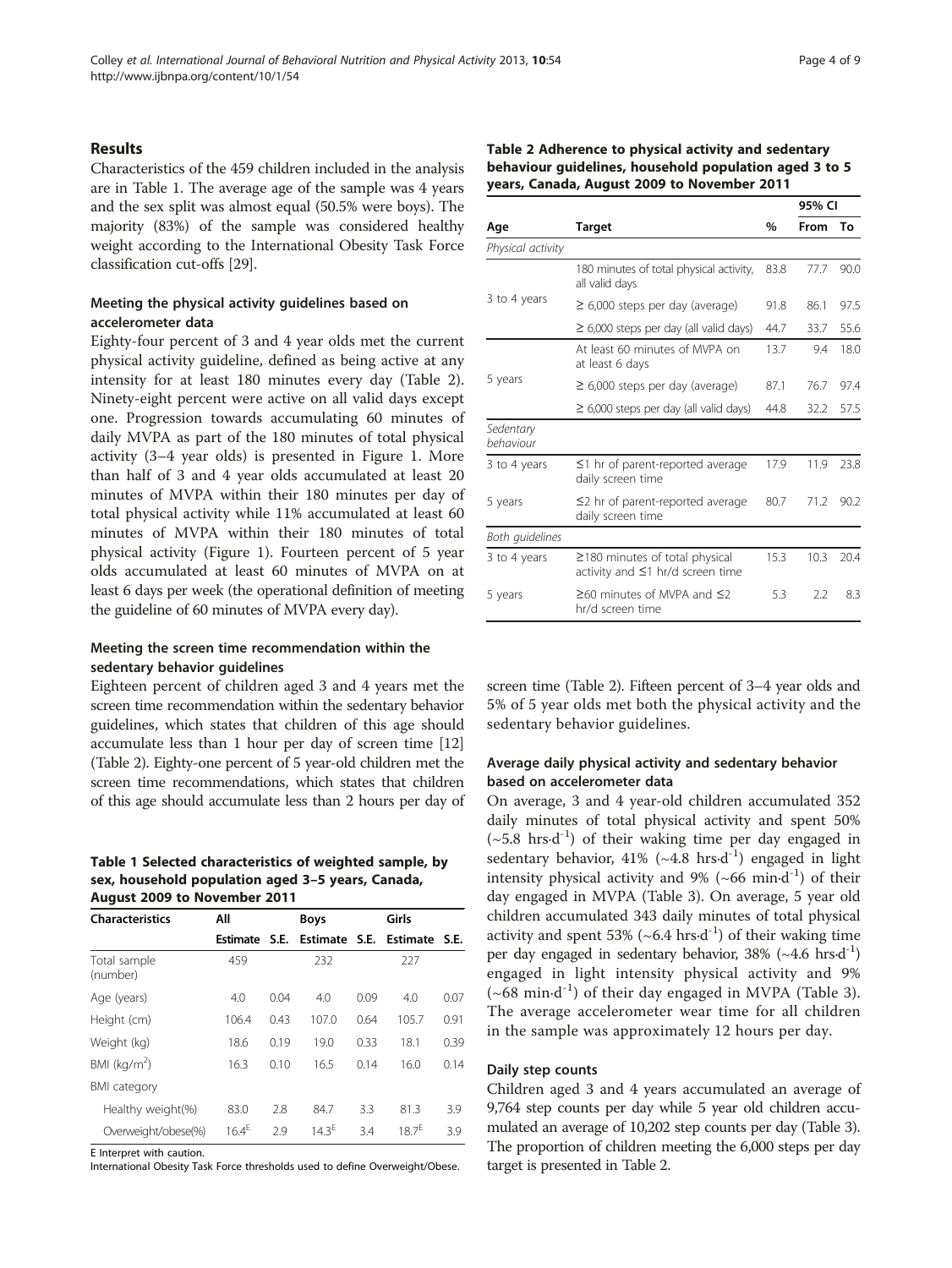<span id="page-4-0"></span>

#### Parent-reported physical activity and sedentary behavior

Parents reported that their 3 and 4 year old children are physically active for at least 60 minutes per day on an average of 5 days a week. Parents of 3 and 4 year old children reported more unorganized compared to organized physical activity (5.3 vs. 0.6 hrs⋅wk<sup>-1</sup>). The average weekly time 3 and 4 year olds spent in front of screens was 2.2 hrs∙wk-1(1.9 hrs∙wk-1 watching TV/video and 0.3 hrs∙wk-1on computer). Parents reported that their 5 year old children were physically active for at least 60 minutes per day on an average of 5 days per week and engaged in more organized activity compared to younger children (1.0 vs. 0.6 hr⋅wk<sup>-1</sup>) and similar levels of unorganized activity (5.2 vs. 5.3 hr⋅wk<sup>-1</sup>). The average weekly time 5 year olds spent in front of screens was 1.9 hr∙wk-1(1.4 hrs∙wk-1 watching TV/video and 0.5 hrs∙wk-1on computer).

### **Discussion**

The majority of Canadian children aged 3–4 years are meeting the current physical activity guideline of at least 180 minutes of physical activity at any intensity every day [\[9](#page-7-0)]. This proportion is much higher when compared to older children in Canada, for whom the guideline focuses on MVPA and not total physical activity. According to the CHMS, 14% of 5 year olds met the physical activity guideline of 60 daily minutes of MVPA [[30](#page-8-0)] while 7% of 5 to 11 year-olds and 3.5% of 12 to 17 year-olds met this same guideline [[31](#page-8-0)]. Eighteen percent of 3–4 year olds and 81% of 5 year olds met the screen time recommendation within the current sedentary behavior guidelines, which recommend less than 1 hour a day of screen time in 2–4 year olds [[12](#page-7-0)] and no more than 2 hours a day of screen time from age 5 to 17 [\[13\]](#page-7-0). Only 15% of 3–4 year olds

Table 3 Average daily minutes of activity at various levels of intensity and average daily step counts, by age and weight status, household population aged 3 to 5 years, Canada, August 2009 to November 2011

|                  | Sedentary time |                 |           |         | Light physical activity      |    |           |       | MVPA       |         |         |       | Total physical activity |           |           |            | Step counts                                                                                 |  |  |                |
|------------------|----------------|-----------------|-----------|---------|------------------------------|----|-----------|-------|------------|---------|---------|-------|-------------------------|-----------|-----------|------------|---------------------------------------------------------------------------------------------|--|--|----------------|
|                  |                |                 |           |         |                              |    |           |       |            |         |         |       |                         |           |           |            | min/d S.E. 95% Cl min/d S.E. 95% Cl min/d S.E. 95% Cl min/d S.E. 95% Cl steps/d S.E. 95% Cl |  |  |                |
| 3-4 years        | 348.           |                 |           |         | 332 365 285                  |    | 5 275 296 |       | 66 3       |         |         | 61 72 | 352                     | 6 340 364 |           |            | 9764                                                                                        |  |  | 348 9012 10516 |
| 5 years          | 381*           |                 | 9 361 400 |         | - 275                        | -6 | - 261     | - 289 | 68 3 62 74 |         |         |       | 343 8 325 361           |           |           |            | 10202                                                                                       |  |  | 578 8954 11450 |
| Healthy weight   | 358            | $7\overline{ }$ |           | 342 375 | 281                          |    | 4 273 290 |       | - 68       | 2 62 73 |         |       | 349                     |           | 5 337 361 |            | 9941                                                                                        |  |  | 337 9214 10669 |
| Overweight/Obese |                |                 |           |         | 360 9 341 379 287 11 263 311 |    |           |       | 63         |         | 5 52 74 |       | 350                     |           |           | 15 318 382 | 9753                                                                                        |  |  | 678 8290 11217 |

MVPA, moderate-to-vigorous physical activity.

CI, confidence interval.

\* Significantly different to 3–4 year old children.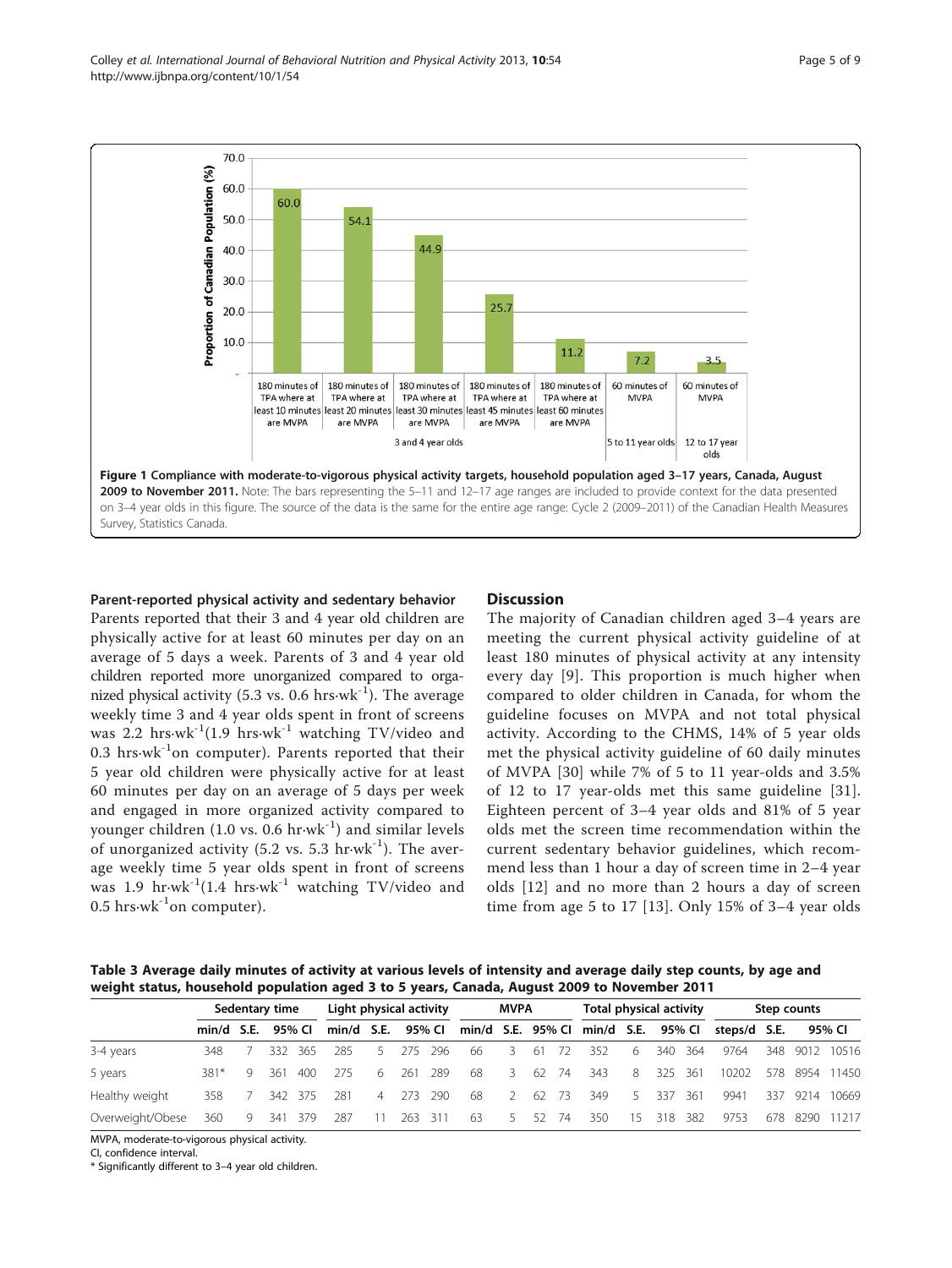and 5% of 5 year olds met both the physical activity and sedentary behavior guidelines (Table [2](#page-3-0)).

The difference in the proportion meeting the physical activity guidelines between ages 3/4 years to 5 years is largely explained by the shift in volume and intensity of physical activity recommended by the different physical activity guidelines, from 180 minutes of physical activity at any intensity to 60 minutes of daily MVPA. In accelerometer data analysis, light physical activity is defined as any observations above the sedentary cut-point (100 cpm) and therefore makes up a large proportion of the day. For example, 3 and 4 year-old children in the present analysis spent 41% (over 4 hours) of their waking hours engaged in light physical activity, and almost all children achieved the recommended 180 minutes of total physical activity every day. The physical activity guideline for children aged 0 to 4 years also states that children should progress towards accumulating 60 minutes of daily MVPA by age 5 [[9\]](#page-7-0). To assess how 3 to 4 year olds were progressing towards this target, we examined the proportion that were accumulating 180 minutes of total physical activity with the added stipulation that at least 10, 20, 30, 45 or 60 minutes were of at least moderate intensity (Figure [1\)](#page-4-0). The added 60 min MVPA requirement brought the 3 and 4 year olds to a level of meeting the guideline (11%) that was more consistent with children aged 5–11 years (7%). Most young children aged 3 and 4 years of age were active enough to meet the guideline; however, based on these CHMS data, the progression towards accumulating 60 minutes of daily MVPA by age 5 appears to be occurring only in a small proportion of this nationally representative sample of Canadian children.

Placing the findings of the current study in context with previous work is limited by the use of different models of accelerometers between studies, different choices of intensity cut-points, and in particular, the use of varying epoch lengths. The current study used a 60-sec epoch which is much longer than previous studies in this age group [\[1,10](#page-7-0)[,32,33](#page-8-0)]. The encouraging physical activity result observed for 3 and 4 year children in the present analysis (84% meeting the physical activity guideline) is consistent with other data from Hamilton, Canada that reported between 73-100% of children accumulated at least 180 minutes per day of total physical activity [\[10,](#page-7-0)[32](#page-8-0)]. This is in contrast to a recent study based in Melbourne, Australia that reported only 5% met the recommended minimum level of 3 hours per day of total physical activity [[1](#page-7-0)]. The current study observed higher levels of total physical activity (343–352 min/d) compared to the two studies based in Hamilton, Ontario (252 and 220 min/d) [\[10,](#page-7-0)[32](#page-8-0)] and the study based in Melbourne, Australia (127 min/d) [[1](#page-7-0)]. However, in comparison to the Hamilton, Canada studies [\[10](#page-7-0)[,30](#page-8-0)], children in the current study accumulated less MVPA (66–68 vs 75–92 min∙d-1). Further, Gabel and

colleagues reported that 57% accumulated 60 minutes of MVPA within their 180 minutes of total physical activity [[10](#page-7-0)] whereas in the present analysis, only 11% achieved the same. Hinkley and colleagues did not report daily minutes of MVPA but reported that MVPA made up a smaller proportion of waking hours compared to the current study (3.4 vs 9.5%) [[1](#page-7-0)]. The higher levels of MVPA observed in the two Hamilton, Canada studies [[10](#page-7-0)[,32\]](#page-8-0) are consistent with a study by Vale and colleagues which observed that 93.5% and 77.6% of children accumulated 60 min⋅d<sup>-1</sup> of MVPA on weekdays and weekends, respectively [\[33\]](#page-8-0). It has been suggested that longer epochs may underestimate MVPA and overestimate light intensity physical activity, especially in very young children [[32,34\]](#page-8-0). The reason for this is the inability of longer epochs to capture the sporadic and intermittent nature of activity that is typical in this age group [[3\]](#page-7-0). This may partially explain why the daily minutes of MVPA were lower in the current study compared to the two Hamilton, Canada studies; however, this does not explain why Hinkley and colleagues reported such low MVPA values as they also used an epoch of 15 sec. Additional differences in chosen intensity cut-points between studies may be contributing to differences in findings. Specifically, the cut-point used to delineate sedentary from light intensity physical activity in the study from Melbourne, Australia [[1](#page-7-0)] was higher than other studies using the same monitor, thus leading to lower light and total physical activity. These inconsistencies in methodological design highlight the need for data harmonization to fully understand physical activity prevalence during the early years across countries.

The average daily step counts observed in the present analysis (3–4 year olds: 9,764; 5 year olds: 10,202 steps per day) are consistent with other step count data for this age group collected with both accelerometers (8,968 steps per day) [\[10](#page-7-0)] and pedometers (9,980 steps per day) [[35\]](#page-8-0). Recently, a daily step target of 6,000 was proposed for the early years to be used as a step target equating to 180 minutes of total physical activity where 60 minutes are MVPA [\[10\]](#page-7-0). In the present study, the majority of children accumulated a weekly average of at least 6,000 steps per day (3–4 year olds: 92%, 5 year olds: 87%) while fewer achieved this target on all valid days (45%). This finding highlights the limitation of a weekly average step count value to identify children who are meeting a daily target. In the current study, 84% of 3–4 year olds met the physical activity guideline according to the accelerometer results. If only step count data had been available, we would have concluded that 45% were meeting the daily guideline. Further research is needed to examine the relationships between accelerometer- and pedometermeasured physical activity at very young ages when gait patterns are still being established.

In the present analysis, only 18% of children aged 3–4 years met the sedentary behavior guideline of less than 1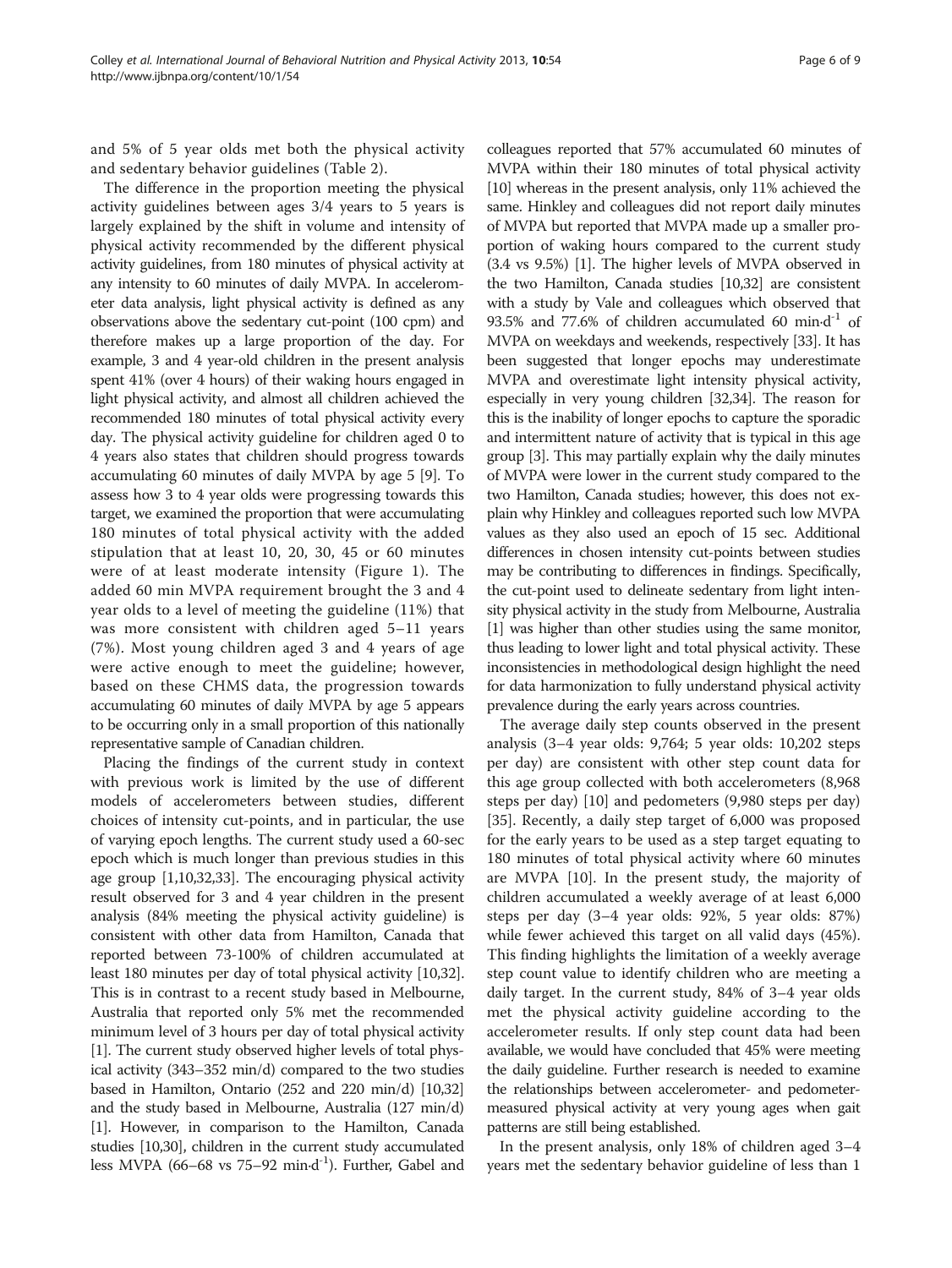h per day of screen time. Carson and colleagues reported a higher proportion (43%) of children meeting the same sedentary behavior guideline in 2–4 year old children from the Kingston, Canada health region [[14\]](#page-7-0). The questions asked of parents to derive screen time were very similar between these two studies. Participants in the Kingston, Canada study were recruited primarily from registered child care centers while the CHMS recruited from a broader population that included those registered and not registered in these types of programs. It is possible that the Kingston, Canada sample reflected children of a higher socioeconomic status and with more structured days who had fewer opportunities to accumulate screen time. Also, the CHMS reflects the entire Canadian population instead of a single health region. Other countries have assessed a similar screen time target and found results consistent with ours. For example, 22% of 3 to 5 year old Australian children accumulated 1 h or less of daily screen time [[1](#page-7-0)]. At present the sedentary behavior guideline do not stipulate a total daily sedentary time target (i.e., that encompasses sedentary activities beyond screen time). A lower proportion of the waking hours was spent in sedentary time in the present population of 3 to 5 year old children (50%) when compared to older children (63%) [\[31](#page-8-0)] and adults (71%) [\[31\]](#page-8-0) in the CHMS, indicating that this age group is the least sedentary age group in the Canadian population.

Determining the proportion of children meeting physical activity guidelines using accelerometry data is largely dependent on the accelerometer cut-points used to define different levels of intensity. The MVPA cut-point recently proposed by Adolph and colleagues [\[18](#page-7-0)] was used in the present analysis because it was developed for Actical accelerometer data collected in 60-sec epochs in 3–5 year old children. Further, this cut-point (1,150 cpm) was based on an activity energy expenditure value of 0.05 kcal∙kg-1∙min-1 or approximately 2–3 metabolic equivalents (METS); a demarcation point consistent with that used for the moderate cut-point (≥0.04 kcal∙kg-1∙min-1; 1,500 cpm) used in older children and youth in the CHMS [\[21,](#page-7-0)[36](#page-8-0)]. The only other published Actical cut-point for this age group was designed for use with 15-sec epoch data and was based on a very different methodological approach that placed the demarcation point between light and moderate at an energy expenditure level of 20 ml⋅kg<sup>-1</sup>⋅min<sup>-1</sup> or approximately 5.7 METS [\[19](#page-7-0)]. While the appropriateness of using METS to define energy expenditure in young children has been questioned [\[19,](#page-7-0)[37](#page-8-0)], the large gap in MET values would have rendered the physical activity estimates from 3 to 5 year old children not comparable to older children in the CHMS. Had we used the cut-point presented by Pfeiffer and colleagues (multiplied by 4 to work with 60-sec epoch data: 2,860 cpm), the physical activity estimates would have been markedly different. For example, instead of a daily

average of 68 minutes in 5 year old children, we would have reported only 17 minutes of daily MVPA. Further, this would have resulted in only 0.5% of 5 year olds meeting the physical activity guideline compared to the 14% reported herein. These examples highlight the considerable impact cut-point values can have on physical activity estimates.

The results presented here provide the first estimates of the proportion meeting the physical activity and sedentary behavior guidelines on a nationally representative sample of Canadian children aged 3–5 years. The accelerometry data provide objective estimates and the parent-reported data provide important information about screen time behaviors and the context within which physical activity is accumulated in this age group (e.g., the breakdown between organized and unorganized activity). Consistent with the accelerometer data, parents reported high levels of physical activity participation in their children. As expected, time spent in unorganized activities (i.e., unstructured free play) was higher than organized activities in the younger children. Parentreported data may be impacted by recall and social desirability bias [[38\]](#page-8-0) and the questions used in this survey have not undergone rigorous validation testing. Accelerometers are limited in their ability to capture some activities (e.g., swimming, cycling, load bearing, incline changes) which may lead to some underestimation of overall activity. Further, the 60-sec epoch used for data collection in the CHMS may be an additional cause of underestimation in levels of MVPA and overestimation of light intensity physical activity [\[32,34](#page-8-0)]. Seasonal variation could not be assessed in this sample; however, this issue is of relevance in the Canadian context [[39](#page-8-0)] and should be explored in larger data sets. An important area of future research would be to examine whether enrolment in structured childcare programs impacts upon physical activity and sedentary behavior in very young children. This could not be assessed within this study because a specific question relating to childcare arrangement was not asked as part of the household survey. Also of interest would be to examine differences in physical activity and sedentary behavior between healthy weight and overweight children. This was not possible in the present analysis because of the sample size.

The transition in guidelines between age 4 and 5 years creates two challenges: i) interpreting the transition from 84% meeting the guideline at age 3–4 years to 14% at age 5 years, and ii) understanding the required differences in analytical approach to assess the proportion meeting the physical activity guidelines. Figure [1](#page-4-0) helps overcome the first challenge as it illustrates the impact of the progression towards the MVPA requirement on the results: 84% meet the guideline but only 11% accumulate 60 minutes of MVPA within those 3 hours. To remain consistent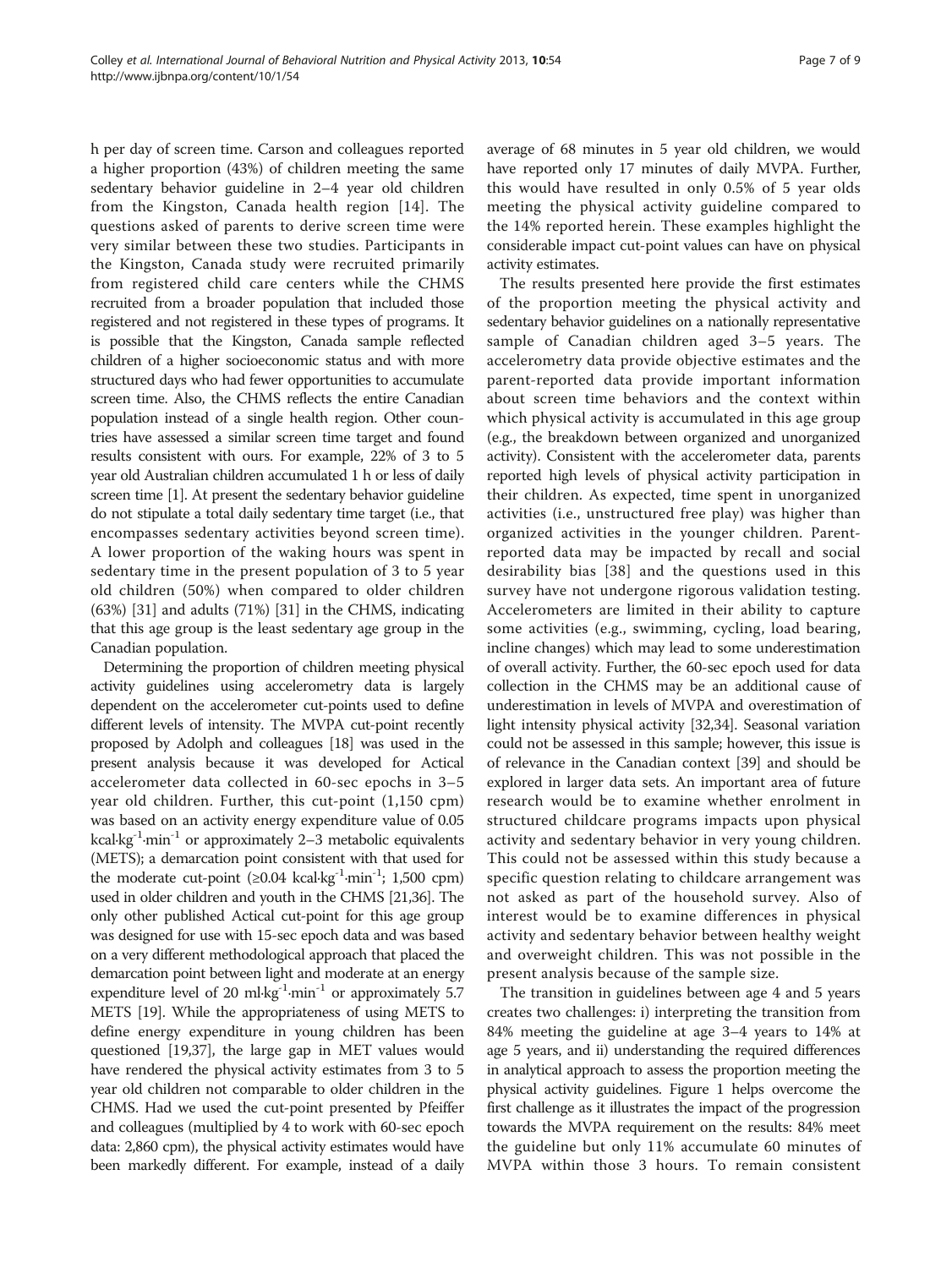<span id="page-7-0"></span>with the age brackets of the physical activity guidelines (i.e., 0–4 years and 5–17 years) as well as how children aged 6 years and older have been assessed previously in the CHMS [21], we used a probability function to estimate the proportion of 5 year olds meeting the guideline. This analytical approach is different to simply looking at meeting the target on all valid days, which is how 3–4 year olds were assessed. If we had assessed 5 year olds in this way, the data would have indicated that 7% (instead of 14%) met the physical activity guideline. The probability function is more robust when assessing low levels of adherence [21,23] and that is why we presented the 14% value as the primary finding for 5 year olds in this analysis.

### Conclusions

The majority of 3 and 4 year old children in Canada are meeting current physical activity guidelines; however, only 18% are meeting their age-specific screen time recommendation within the sedentary behavior guideline. The opposite trend was observed in 5 year old children with 14% meeting their age specific physical activity guideline and the majority (81%) meeting their screen time recommendation within sedentary behavior guideline. Overall, very few Canadian children are meeting both guidelines. Promoting physical activity while reducing sedentary behavior is important at all stages of life. The findings of the present study indicate that there remains significant room for improvement in these behaviors among young Canadian children.

#### Competing interests

The authors declare that they have no competing interest.

#### Authors' contributions

RCC conceived the idea for the manuscript, completed background analyses to inform the analysis plan, led the research team and drafted the manuscript. DG oversaw the project and completed all data reduction and statistical analysis procedures. IJ and VC provided expert analytical advice relating to accelerometry and epidemiology and provided considerable insight into the interpretation of the results. KBA, BWT and MST were involved in the analytical planning and provided critical insight during the drafting and review of the manuscript. All authors were involved in the planning of the manuscript, including conception and analytical plan. All authors have reviewed the manuscript and approved the final submitted version.

#### Acknowledgements

The authors acknowledge the Canadian Health Measures Survey Team within the Health Statistics Division at Statistics Canada. The authors also acknowledge John C Spence from the University of Alberta for his contribution to this work.

#### Author details

<sup>1</sup>Health Analysis Division, Statistics Canada, Ottawa, Canada. <sup>2</sup>Healthy Active Living and Obesity Research Group, Children's Hospital of Eastern Ontario Research Institute, Ottawa, Canada. <sup>3</sup> Faculty of Physical Education and Recreation, University of Alberta, Edmonton, Canada. <sup>4</sup>School of Kinesiology and Health Studies, Queen's University, Kingston, Canada. <sup>5</sup>Child Health & Exercise Medicine Program, McMaster University, Hamilton, Canada.

#### Received: 27 February 2013 Accepted: 1 May 2013 Published: 4 May 2013

#### References

- 1. Hinkley T, Salmon J, Okely AD, Crawford D, Hesketh K: Preschoolers' physical activity, screen time, and compliance with recommendations. Med Sci Sports Exerc. doi[:10.1249/MSS.0b013e318233763b.](http://dx.doi.org/10.1249/MSS.0b013e318233763b) Epud ahead of print.
- 2. Oliver M, Schofield GM, Kolt GS: Physical activity in preschoolers -Understanding measurement and prevalence issues. Sports Med 2007, 37:1045–1070.
- 3. Tucker P: The physical activity levels of preschool-aged children: A systematic review. Early Childhood Res Q 2008, 23:547–558.
- 4. Timmons BW, Leblanc AG, Carson V, Connor Gorber S, Dillman C, Janssen I, et al: Systematic review of physical activity and health in the early years (aged 0–4 years). Appl Physiol Nutr Metab 2012, 37:773–792.
- Leblanc AG, Spence JC, Carson V, Connor Gorber S, Dillman C, Janssen I, et al: Systematic review of sedentary behavior and health indicators in the early years (aged 0-4 years). Appl Physiol Nutr Metab 2012, 37:753-772.
- 6. American Alliance for Health PE, Recreation and Dance (AAHPERD): NASPE releases first ever physical activity guidelines for infants and toddlers. Illinois J Health Pe Rec Dance 2002, 50:31-32.
- 7. Hinkley T, Crawford D, Salmon J, Okely AD, Hesketh K: Preschool children and physical activity: A review of correlates. Am J Prev Med 2008, 34:435-441.
- 8. Department of Health and Ageing (DoHA): Get Up and Grow: Healthy Eating and Physical Activity for Early Childhood. 2009. Available from: [http://www.](http://www.health.gov.au/internet/main/publishing.nsf/Content/npra-0-5yrs-qanda) [health.gov.au/internet/main/publishing.nsf/Content/npra-0-5yrs-qanda](http://www.health.gov.au/internet/main/publishing.nsf/Content/npra-0-5yrs-qanda).
- 9. Tremblay MS, Leblanc A, Carson V, Choquette L, Connor Gorber S, Dillman C, et al: Canadian physical activity guidelines for the early years (aged 0–4 years). Appl Physiol Nutr Metab 2012, 37:345–369.
- 10. Gabel L, Proudfoot NA, Obeid J, MacDonald MJ, Bray SR, Cairney J, et al: Step count targets corresponding to new physical activity guidelines for the early years. Med Sci Sports Exerc 2012. doi:[10.1249/](http://dx.doi.org/10.1249/MSS.0b013e318271765a) [MSS.0b013e318271765a.](http://dx.doi.org/10.1249/MSS.0b013e318271765a)
- 11. American Academy of Pediatrics Committee on Public Education: Children, adolescents, and television. Pediatrics 2001, 107(2):423–426.
- 12. Tremblay MS, Leblanc A, Carson V, Choquette L, Connor Gorber S, Dillman C, et al: Canadian sedentary behavior guidelines for the early years (aged 0–4 years). Appl Physiol Nutr Metab 2012, 37:370–391.
- 13. Tremblay MS, Leblanc AG, Janssen I, Kho ME, Hicks A, Murumets K, et al: Canadian sedentary behavior guidelines for children and youth. Appl Physiol Nutr Metab 2011, 36:59–64. 65–71.
- 14. Carson V, Tremblay M, Spence JC, Timmons B, Janssen I: The Canadian sedentary behavior guidelines for the early years (zero to four years of age) and screen time among children from Kingston, Ontario. Pediatrics Child Health 2013, 18:25–28.
- 15. Colley RC, Wong SL, Garriguet D, Janssen I, Connor Gorber S, Tremblay MS: Physical activity, sedentary behavior and sleep in Canadian children: a comparison between parent-report and accelerometry measures and their relative association with health outcomes. Health Rep 2012, 23:1-9.
- 16. Tremblay MS, Wolfson M, Connor Gorber S: Canadian health measures survey: background, rationale and overview. Health Rep 2007, 18(Suppl):7–20.
- 17. Day B, Langlois R, Tremblay MS, Knoppers BM: Canadian health measures survey: ethical, legal and social issues. Health Rep 2007, 18(Suppl):37-52.
- 18. Adolph AL, Puyau MR, Vohra FA, Nicklas TA, Zakeri IF, Butte NF: Validation of uniaxial and triaxial accelerometers for the assessment of physical activity in preschool children. J Phys Act Health 2012, 9:944-953.
- 19. Pfeiffer KA, McIver KL, Dowda M, Almeida MJCA, Pate RR: Validation and calibration of the Actical accelerometer in preschool children. Med Sci Sports Exerc 2006, 38:152–157.
- 20. Colley RC, Gorber SC, Tremblay MS: Quality control and data reduction procedures for accelerometry-derived measures of physical activity. Health Rep 2010, 21:63–69.
- 21. Colley RC, Garriguet D, Janssen I, Craig CL, Clarke J, Tremblay MS: Physical activity of Canadian children and youth: Accelerometer results from the 2007 to 2009 Canadian Health Measures Survey. Health Rep 2011, 22:15–23.
- 22. Pfeiffer KA, Dowda M, McIver KL, Pate RR: Factors related to objectively measured physical activity in preschool children. Pediatr Exerc Sci 2009, 21:196–208.
- 23. Troiano R, Berrigan D, Dodd K, Masse L, Tilert T, McDowell M: Physical activity in the United States measured by accelerometer. Med Sci Sports Exerc 2008, 40:181–188.
- 24. Wong SL, Colley RC, Connor Gorber S, Tremblay MS: Actical accelerometer sedentary activity threshold for adults. J Phys Act Health 2011, 8:587-591.